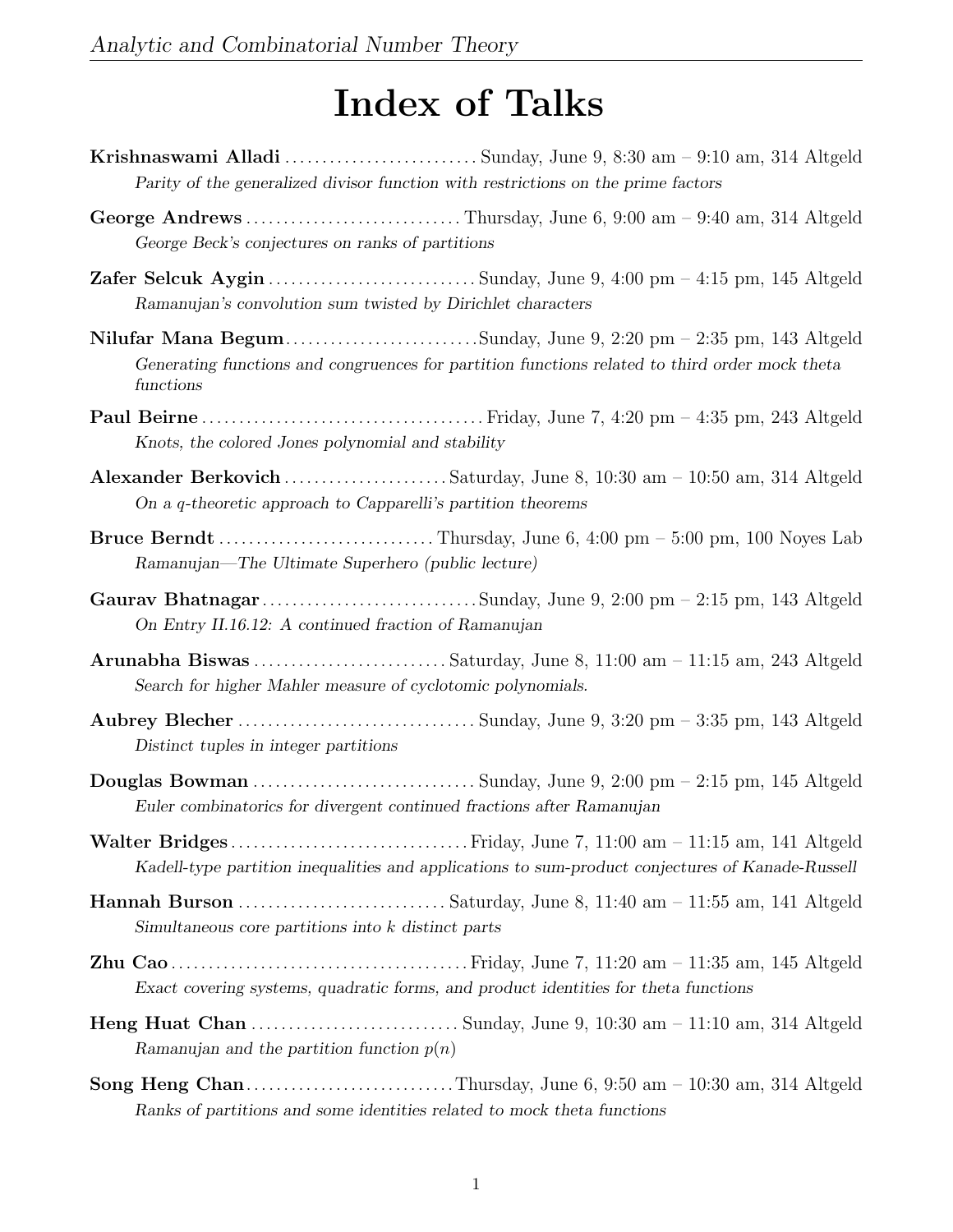| On the congruence equation $\bar{a} + \bar{b} \equiv \bar{c} \pmod{p}$                                                         |
|--------------------------------------------------------------------------------------------------------------------------------|
| Mersenne primes and Fermat primes                                                                                              |
| Weighted partition rank and crank moments and Andrews-Beck type congruences                                                    |
| A bijection between self-conjugate and ordinary partitions and counting simultaneous cores as its<br>application               |
| Hypergeometric series in my papers                                                                                             |
| Madeline Dawsey  Friday, June 7, 11:00 am - 11:15 am, 243 Altgeld<br>Integer partitions and a conjecture of John Thompson      |
| Infinite products involving Dirichlet characters and cyclotomic polynomials                                                    |
| On values of the Riemann zeta function at odd positive integers                                                                |
| The twisted second moment of modular half integral weight $L$ -functions                                                       |
| The differences between $p(n)$ , $p(2n)$ , and $p(2n + 1)$                                                                     |
| Properties and polynomials related to restricted binary overpartitions                                                         |
| Asymptotics of the zeros of Fine's function                                                                                    |
| Quantum modular forms and applications                                                                                         |
| An asymptotic expansion related to the Dickman function                                                                        |
| Mock theta functions: yesterday and today                                                                                      |
| An observation of Rankin on Hankel determinants                                                                                |
| Chadwick Gugg Friday, June 7, 11:20 am - 11:35 am, 243 Altgeld<br>Ramanujan's 40 identities for the Rogers-Ramanujan functions |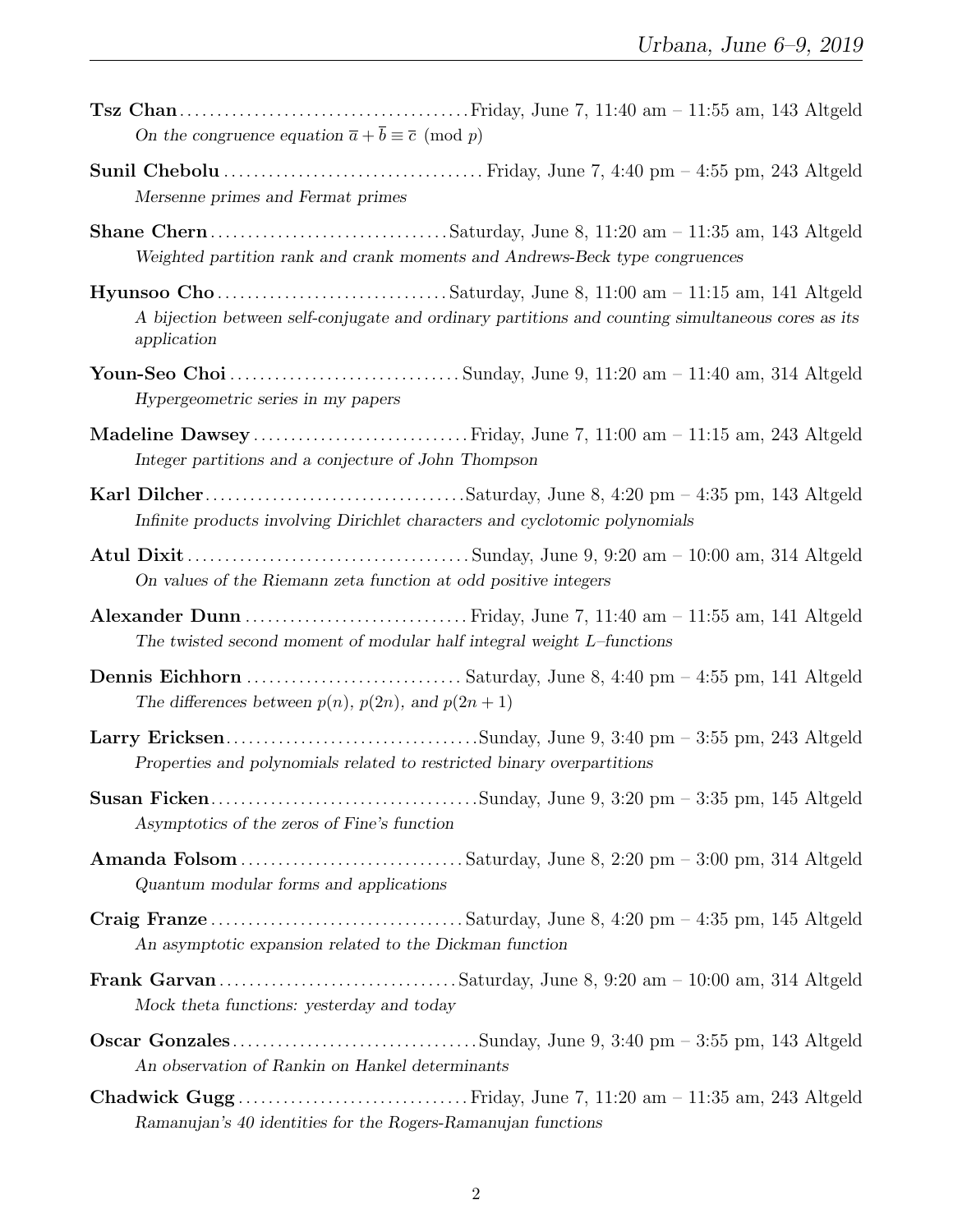| A primitive 15-theorem?                                                                                                                                       |
|---------------------------------------------------------------------------------------------------------------------------------------------------------------|
| A Ramanujan-type formula for $\zeta^2(2m+1)$ and its generalizations                                                                                          |
| Poles of triple product L-functions of monomial representations                                                                                               |
| Ramanujan's $\tau$ function and non-sign changes                                                                                                              |
| Dynamical and arithmetic degrees of random iterates                                                                                                           |
| Michael Hirschhorn  Thursday, June 6, 11:00 am - 11:20 am, 314 Altgeld<br>Some identities of Ramanujan, Andrews and Berndt                                    |
| Rank function and Lambert series                                                                                                                              |
| A Ramanujan-Sato series primer                                                                                                                                |
| On some elementary character sum identities                                                                                                                   |
| On $k$ -restricted overpartitions                                                                                                                             |
| The arithmetic of modular grids                                                                                                                               |
| On harmonic sums: integral and matrix representations with connections to partition-theoretic<br>generalization of the Riemann zeta-function and random walks |
| Rankin-Selberg L-functions via Good Sections                                                                                                                  |
| Representations by ternary quadratic forms                                                                                                                    |
| Generators of the space of harmonic weak Maass forms                                                                                                          |
| Almost-prime values of reducible polynomials at prime arguments                                                                                               |
| $(k, j)$ -colored partitions: congruences and other behaviors                                                                                                 |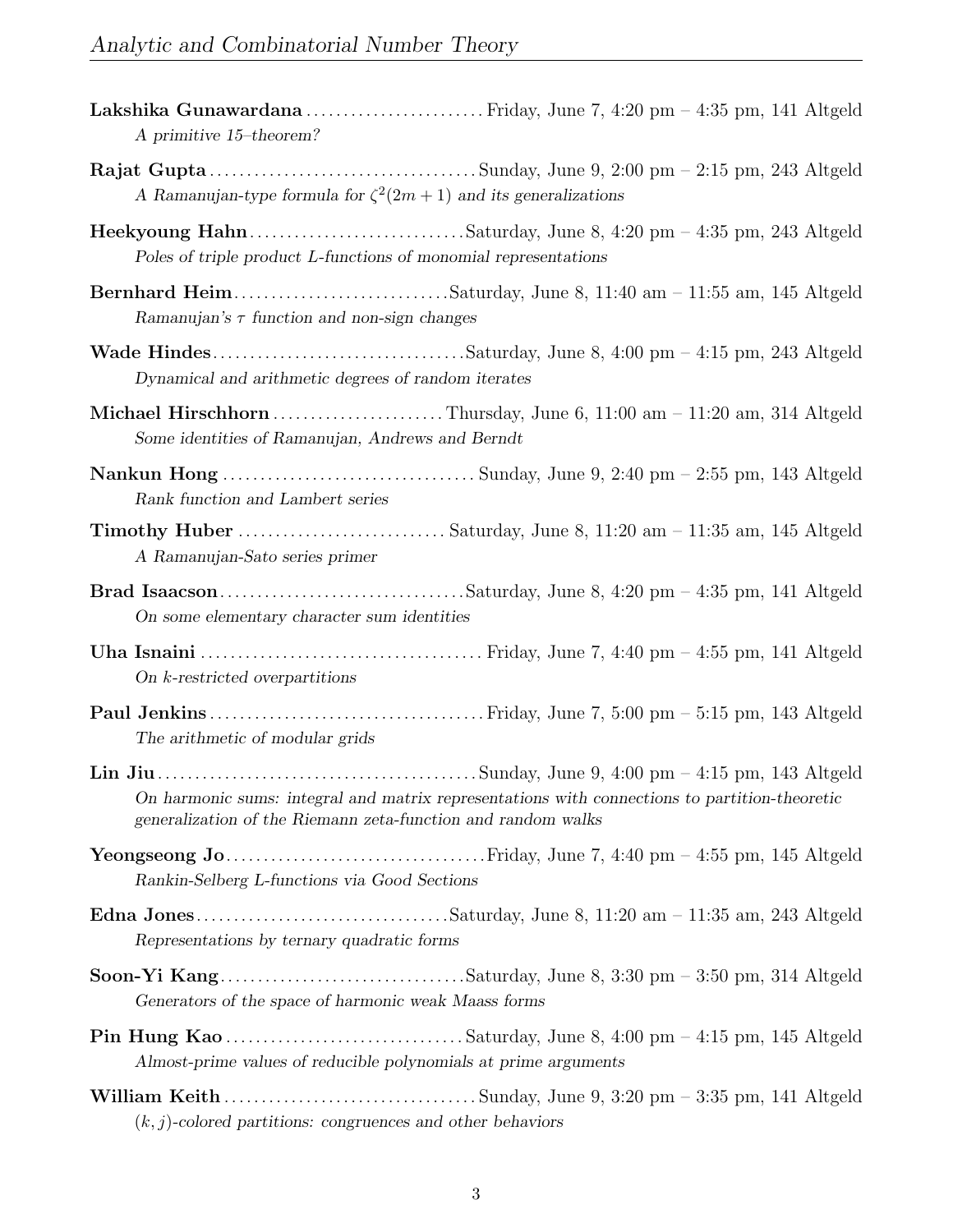| Urbana, June $b-9$ , 2019                                                                                                                                                                           |
|-----------------------------------------------------------------------------------------------------------------------------------------------------------------------------------------------------|
| Partial or false theta series in $q$ -series                                                                                                                                                        |
| A pair of congruences for $(3,5)$ -regular partitions modulo 5                                                                                                                                      |
| Applications of Ramanujan's method on the behavior of Euler products to Selberg zeta functions                                                                                                      |
| Christian Krattenthaler  Sunday, June 9, 11:50 am - 12:10 am, 314 Altgeld<br>A joint central limit theorem for the sum-of-digits function, and asymptotic divisibility of<br>Catalan-like sequences |
| A technique in partitions                                                                                                                                                                           |
| Zeros of combinations of the Riemann $\Xi$ -function and the confluent hypergeometric function on<br>bounded vertical shifts                                                                        |
| On the relation between the classical Iwasawa $\mu = 0$ conjecture and the Coates-Sujatha<br>Conjecture A                                                                                           |
| Andrews-Gordon type series for Schur's partition identity                                                                                                                                           |
| Recent developments in the theory of the restricted partition function $p(n, N)$ and $\text{spt}(n, N)$                                                                                             |
| Two stopovers in BCB's mathematical journey: Riemann zeta and partitions                                                                                                                            |
| Integer partition statistics arising from seaweed algebras                                                                                                                                          |
| Some observations on Lambert series, vanishing coefficients and dissections of infinite products<br>and series                                                                                      |
| Shashika Petta Mestrige Saturday, June 8, 4:00 pm - 4:15 pm, 143 Altgeld<br>Congruences for the partition function $p_{[1c\ell d]}(n)$                                                              |
|                                                                                                                                                                                                     |

- Valuations of integer sequences Mojtaba Moniri. . . . . . . . . . . . . . . . . . . . . . . . . . . . . . .Friday, June 7, 11:00 am – 11:15 am, 143 Altgeld Pairs of relatively long, mod 4 disjoint consecutive runs under Mahler's recurrence
- Seyyed Hamed Mousavi . . . . . . . . . . . . . . . . . . . . Saturday, June 8, 4:40 pm 4:55 pm, 243 Altgeld Pentagonal number theorem and zeroes of the Riemann zeta function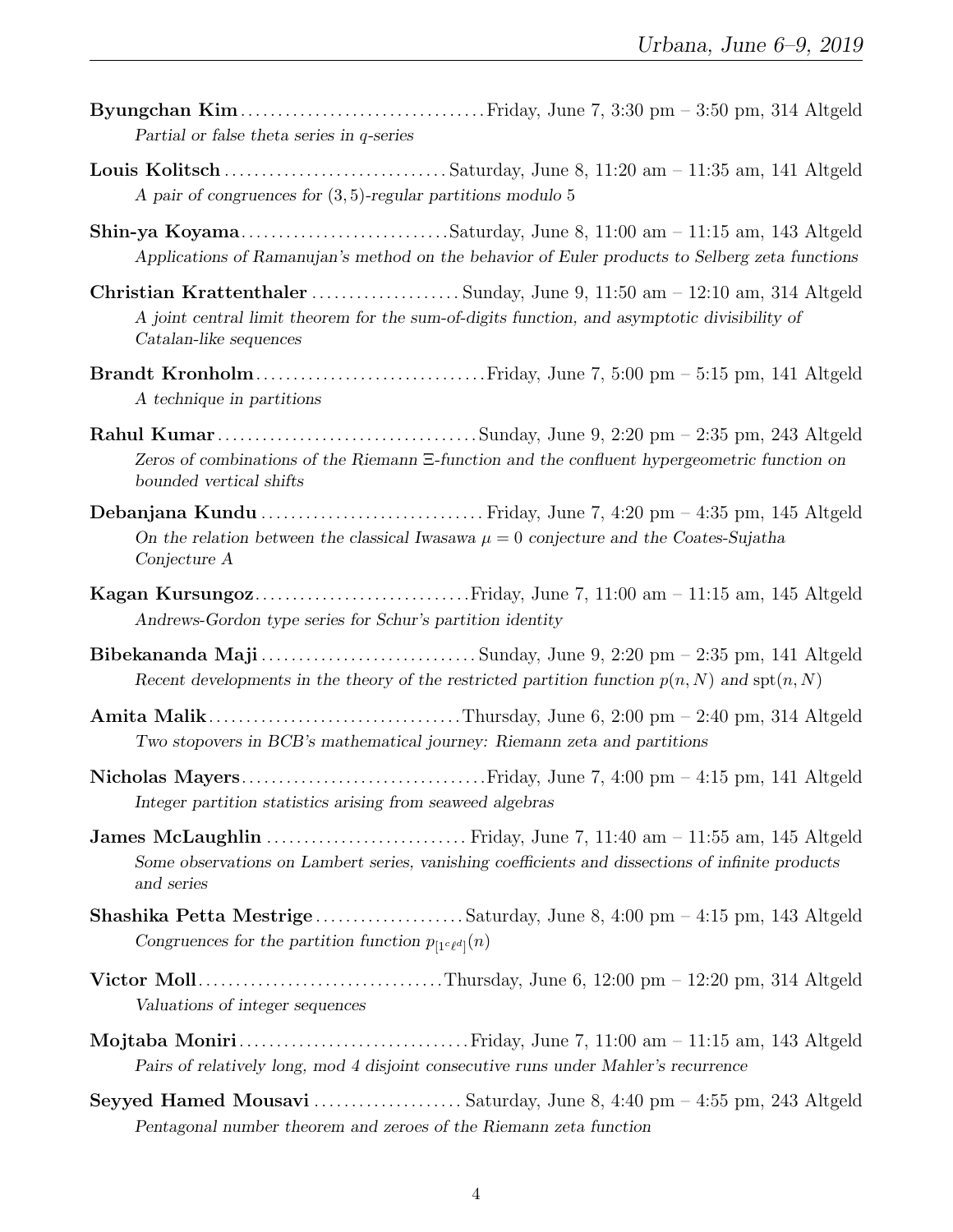| How to determine a partition up to conjugation using hook multisets                         |
|---------------------------------------------------------------------------------------------|
| The Jensen-Polya program for the Riemann Hypothesis and related problems                    |
| Quantum Unique Equidistribution conjecture for Eisenstein series in the level aspect        |
| Ramanujan, Weierstrass, and Computer Algebra                                                |
| Some properties of nontrivial coefficients of cyclotomic polynomials                        |
| Combinatorial interpretations of mock theta functions by attached weights                   |
| Equal sums of cubes of quadratic forms.                                                     |
| Partition identities encoded in Ramanujan's three limit continued fraction                  |
| The bilateral afterlife of Srinivasa Ramanujan                                              |
| Eulerian series and the algebra of partitions                                               |
| Rogers-Ramanujan type identities, old and new                                               |
| Generating fourth terms of Nathanson's lambda sequences                                     |
| Some new identities from the Ramanujan-Kolberg algorithm                                    |
| Zeta functions of nilpotent groups                                                          |
| A finite analogue of the Beck-Chern theorem and some results on self-conjugate S-partitions |
| Recent work on the Erdős-Selfridge function $g(k)$                                          |
| An investigation of (nearly) weakly primes                                                  |